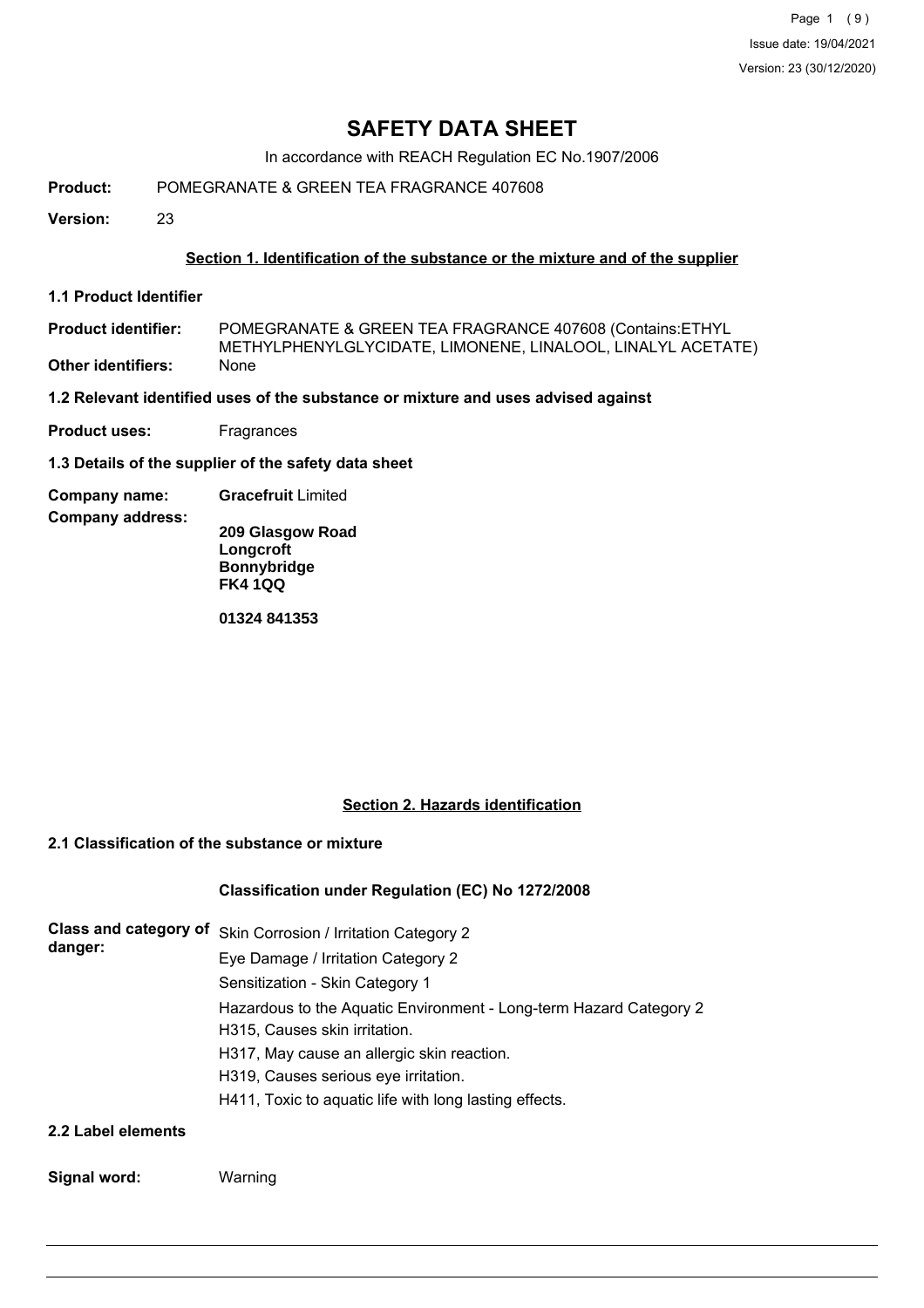Page 2 (9) Issue date: 19/04/2021 Version: 23 (30/12/2020)

# **SAFETY DATA SHEET**

In accordance with REACH Regulation EC No.1907/2006

| <b>Product:</b>                     | POMEGRANATE & GREEN TEA FRAGRANCE 407608                                                                                                                                                                                                                                                                                                                                                                                                                                                                                                                                                                                                                                                                                                                                                                                                                                             |
|-------------------------------------|--------------------------------------------------------------------------------------------------------------------------------------------------------------------------------------------------------------------------------------------------------------------------------------------------------------------------------------------------------------------------------------------------------------------------------------------------------------------------------------------------------------------------------------------------------------------------------------------------------------------------------------------------------------------------------------------------------------------------------------------------------------------------------------------------------------------------------------------------------------------------------------|
| <b>Version:</b>                     | 23                                                                                                                                                                                                                                                                                                                                                                                                                                                                                                                                                                                                                                                                                                                                                                                                                                                                                   |
| <b>Hazard statements:</b>           | H315, Causes skin irritation.<br>H317, May cause an allergic skin reaction.<br>H319, Causes serious eye irritation.<br>H411, Toxic to aquatic life with long lasting effects.                                                                                                                                                                                                                                                                                                                                                                                                                                                                                                                                                                                                                                                                                                        |
| Supplemental<br>Information:        | EUH208, Contains (E)-1-(2,6,6-TRIMETHYL-1,3-CYCLOHEXADIEN-1-YL)-2-BUTEN-1-ONE,<br>1-CYCLOPROPYLMETHYL-4-METHOXYBENZENE, 2,4-DIMETHYL-3-CYCLOHEXENE<br>CARBOXALDEHYDE, ALLYLANISOLE, CITRAL, CITRONELLOL, CYCLAMEN ALDEHYDE,<br>DELTA-DAMASCONE, GERANYL ACETATE, HYDROXYCITRONELLAL,<br>METHYLUNDECANAL, NERYL ACETATE, PENTADECALACTONE, TETRAMETHYL<br>ACETYLOCTAHYDRONAPHTHALENES, TRANS-ANETHOLE. May produce an allergic<br>reaction.                                                                                                                                                                                                                                                                                                                                                                                                                                           |
| <b>Precautionary</b><br>statements: | P261, Avoid breathing vapour or dust.<br>P264, Wash hands and other contacted skin thoroughly after handling.<br>P272, Contaminated work clothing should not be allowed out of the workplace.<br>P273, Avoid release to the environment.<br>P280, Wear protective gloves/eye protection/face protection.<br>P302/352, IF ON SKIN: Wash with plenty of soap and water.<br>P305/351/338, IF IN EYES: Rinse cautiously with water for several minutes. Remove contact<br>lenses, if present and easy to do. Continue rinsing.<br>P333/313, If skin irritation or rash occurs: Get medical advice/attention.<br>P337/313, If eye irritation persists: Get medical advice/attention.<br>P362, Take off contaminated clothing and wash before reuse.<br>P391, Collect spillage.<br>P501, Dispose of contents/container to approved disposal site, in accordance with local<br>regulations. |
| Pictograms:                         | ٧V.                                                                                                                                                                                                                                                                                                                                                                                                                                                                                                                                                                                                                                                                                                                                                                                                                                                                                  |
| <b>Other hazards:</b>               | Hydrocarbon Concentration %:<br>9.916%                                                                                                                                                                                                                                                                                                                                                                                                                                                                                                                                                                                                                                                                                                                                                                                                                                               |
|                                     | Section 3. Composition / information on ingredients                                                                                                                                                                                                                                                                                                                                                                                                                                                                                                                                                                                                                                                                                                                                                                                                                                  |

#### **3.2 Mixtures**

#### **Contains:**

| <b>Name</b>             | CAS             | EC                | <b>REACH Registration</b><br>No. | $\%$    | Classification for  <br>(CLP) 1272/2008 |
|-------------------------|-----------------|-------------------|----------------------------------|---------|-----------------------------------------|
| <b>IBENZYL BENZOATE</b> | $1120 - 51 - 4$ | $ 204 - 402 - 9 $ |                                  | 10-<20% | IATO 4-EH A1-EH C2:<br>H302-H400-H411 - |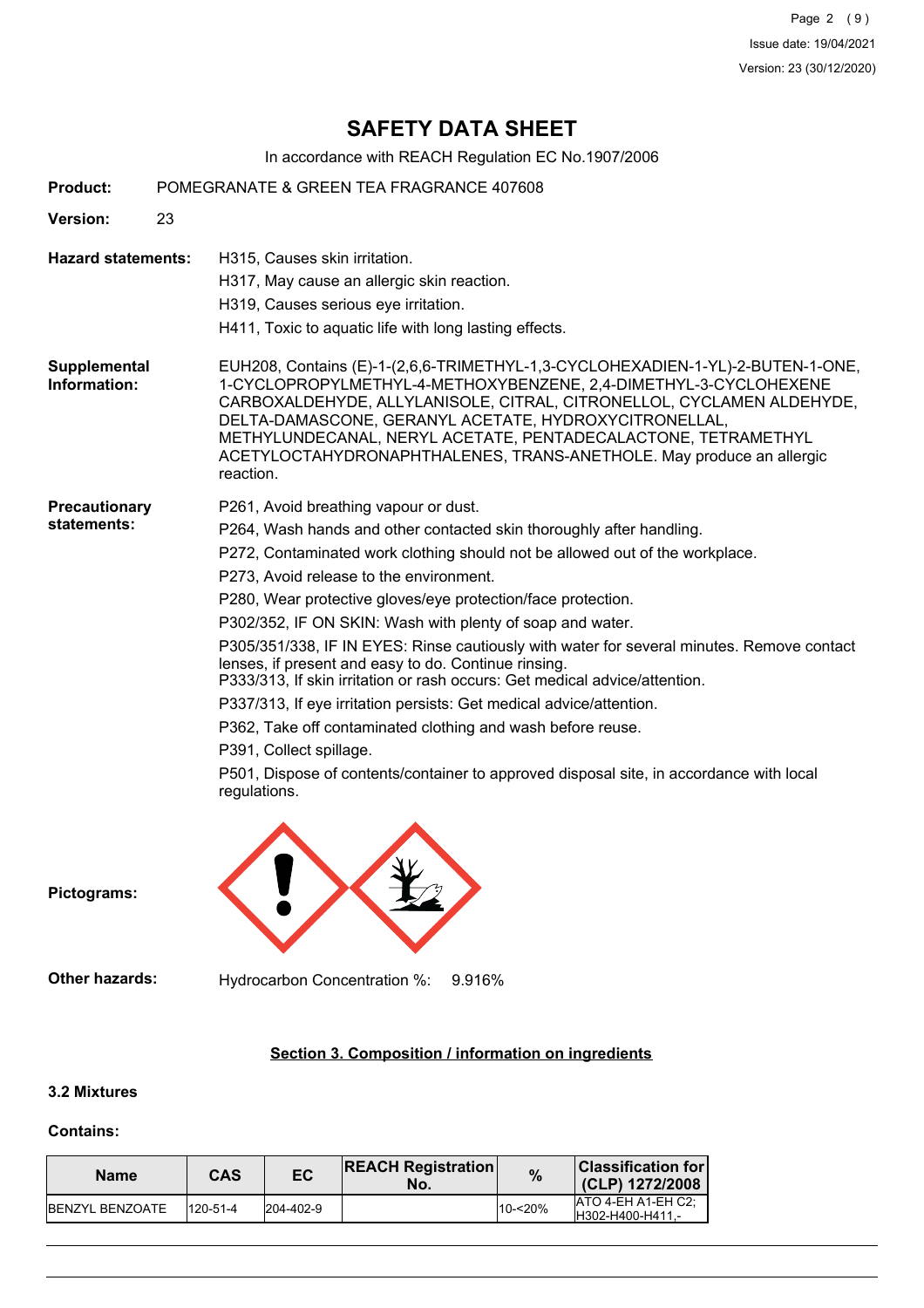Page 3 (9) Issue date: 19/04/2021 Version: 23 (30/12/2020)

# **SAFETY DATA SHEET**

In accordance with REACH Regulation EC No.1907/2006

# **Product:** POMEGRANATE & GREEN TEA FRAGRANCE 407608

#### **Version:** 23

| <b>LIMONENE</b>                                                              | 5989-27-5                 | 227-813-5                                           |                       | 5-<10%      | FL 3-SCI 2-SS 1B-AH<br>1-EH A1-EH C1: H226-<br>H304-H315-H317-<br>H410.-               |
|------------------------------------------------------------------------------|---------------------------|-----------------------------------------------------|-----------------------|-------------|----------------------------------------------------------------------------------------|
| ILINALYL ACETATE                                                             | 115-95-7                  | 204-116-4                                           | 01-2119454789-19-xxxx | 5-<10%      | SCI 2-EDI 2-SS 1B;<br>H315-H317-H319,-                                                 |
| ILINALOOL                                                                    | 78-70-6                   | 201-134-4                                           | 01-2119474016-42-xxxx | $5 - 10%$   | SCI 2-SS 1B:H315-<br>H317,-                                                            |
| <b>ETHYL</b><br>METHYLPHENYLGLYC  77-83-8 <br><b>IDATE</b>                   |                           | 201-061-8                                           |                       | 1-<5%       | SS 1B-EH C2;H317-<br>H411.-                                                            |
| <b>TETRAMETHYL</b><br>ACETYLOCTAHYDRON 68155-66-8.<br><b>IAPHTHALENES</b>    | 54464-57-2,<br>68155-67-9 | 259-174-3.<br>268-978-3.<br>268-979-9.<br>915-730-3 | 01-2119489989-04-xxxx | 1-<5%       | SCI 2-SS 1B-EH C1:<br>H315-H317-H410,-                                                 |
| ICITRONELLOL                                                                 | 106-22-9                  | 203-375-0                                           | 01-2119453995-23-xxxx | 1-<5%       | SCI 2-EDI 2-SS 1B;<br>H315-H317-H319,-                                                 |
| <b>HYDROXYCITRONELL</b><br>AL                                                | 107-75-5                  | 203-518-7                                           |                       | 1-<5%       | EDI 2-SS 1B;H317-<br>H319.-                                                            |
| $(E)-4-(2,6,6-$<br>TRIMETHYL-1-<br>CYCLOHEXEN-1-YL)-3-<br><b>BUTEN-2-ONE</b> | 79-77-6                   | 201-224-3                                           |                       | 1-<5%       | EH C2;H411,-                                                                           |
| <b>CITRAL</b>                                                                | 5392-40-5                 | 226-394-6                                           | 01-2119462829-23-xxxx | 1-<5%       | SCI 2-EDI 2-SS 1;<br>H315-H317-H319,-                                                  |
| <b>CYCLAMEN</b><br>ALDEHYDE                                                  | 103-95-7                  | 203-161-7                                           | 01-2119970582-32-xxxx | 1-<5%       | SCI 2-SS 1B-EH C3:<br>H315-H317-H412,-                                                 |
| PENTADECALACTONE 106-02-5                                                    |                           | 203-354-6                                           | 01-2119987323-31-xxxx | $0.1 - 1\%$ | SS 1B-EH C2:H317-<br>H411,-                                                            |
| TRANS-ANETHOLE                                                               | 4180-23-8                 | 224-052-0                                           |                       | $0.1 - 1\%$ | SS 1B;H317,-                                                                           |
| 2.4-DIMETHYL-3-<br><b>CYCLOHEXENE</b><br> CARBOXALDEHYDE                     | 68039-49-6                | 268-264-1                                           |                       | $0.1 - 1\%$ | SCI 2-SS 1B-EH C2:<br>H315-H317-H411,-                                                 |
| IGERANYL ACETATE                                                             | 105-87-3                  | 203-341-5                                           | 01-2119973480-35-xxxx | $0.1 - 1\%$ | <b>SCI 2-SS 1B-EH C3:</b><br>H315-H317-H412,-                                          |
| NERYL ACETATE                                                                | 141-12-8                  | 205-459-2                                           |                       | $0.1 - 1%$  | SS 1B:H317.-                                                                           |
| $1 -$<br> CYCLOPROPYLMETHY<br>IL-4-<br>METHOXYBENZENE                        | 16510-27-3                | 444-110-0                                           | 01-0000018728-58-xxxx | $0.1 - 1\%$ | EDI 2-SS 1B-EH C2:<br>H317-H319-H411.-                                                 |
| IALLYLANISOLE                                                                | 140-67-0                  | 205-427-8                                           |                       | $0.1 - 1%$  | <b>ATO 4-SCI 2-SS 1B-</b><br>MUT 2-CAR 2-EH C3:<br>H302-H315-H317-<br>H341-H351-H412.- |
| <b>IDELTA-DAMASCONE</b>                                                      | 157378-68-4               | 260-709-8                                           |                       | $0.1 - 1\%$ | ATO 4-SCI 2-SS 1A-<br>EH A1-EH C1: H302-<br>H315-H317-H410,-                           |
| <b>IMYRCENE</b>                                                              | 123-35-3                  | 204-622-5                                           |                       | $0.1 - 1\%$ | FL 3-SCI 2-EDI 2-AH<br>1-EH A1-EH C2;H226-<br>H304-H315-H319-<br>H400-H411,-           |
| IMETHYLUNDECANAL                                                             | 110-41-8                  | 203-765-0                                           |                       | $0.1 - 1\%$ | SCI 2-SS 1B-EH A1-<br>EH C1: H315-H317-<br>H410,-                                      |
| $(E)-1-(2,6,6-$<br>TRIMETHYL-1,3-<br> CYCLOHEXADIEN-1-<br>YL)-2-BUTEN-1-ONE  | 23726-93-4                | 245-844-2                                           | 01-2120105798-49-xxxx | $< 0.1\%$   | SCI 2-SS 1A-EH C2;<br>H315-H317-H411,-                                                 |

# **Substances with Community workplace exposure limits:**

Not Applicable

**Substances that are persistent, bioaccumulative and toxic or very persistent and very bioaccumulative, greater than 0.1%:**

Not Applicable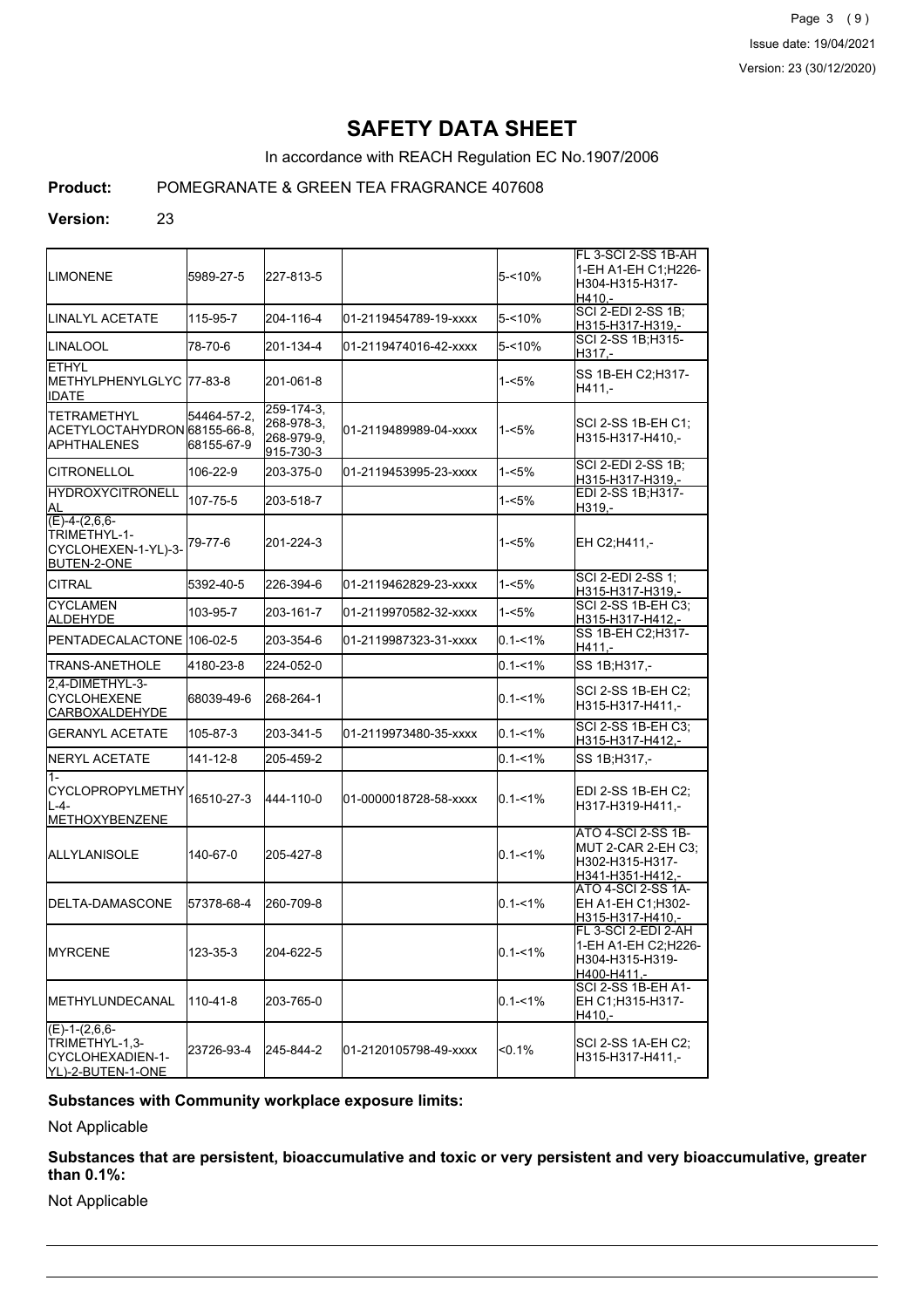Page 4 (9) Issue date: 19/04/2021 Version: 23 (30/12/2020)

# **SAFETY DATA SHEET**

In accordance with REACH Regulation EC No.1907/2006

**Product:** POMEGRANATE & GREEN TEA FRAGRANCE 407608

**Version:** 23

## **Section 4. First-aid measures**

#### **4.1 Description of first aid measures**

IF ON SKIN: Wash with plenty of soap and water.

IF IN EYES: Rinse cautiously with water for several minutes. Remove contact lenses, if present and easy to do. Continue rinsing.

#### **4.2 Most important symptoms and effects, both acute and delayed**

Causes skin irritation. May cause an allergic skin reaction. Causes serious eye irritation.

### **4.3 Indication of any immediate medical attention and special treatment needed**

None expected, see Section 4.1 for further information.

### **SECTION 5: Firefighting measures**

#### **5.1 Extinguishing media**

Suitable media: Carbon dioxide, Dry chemical, Foam.

#### **5.2 Special hazards arising from the substance or mixture**

In case of fire, may be liberated: Carbon monoxide, Unidentified organic compounds.

#### **5.3 Advice for fire fighters:**

In case of insufficient ventilation, wear suitable respiratory equipment.

#### **Section 6. Accidental release measures**

#### **6.1 Personal precautions, protective equipment and emergency procedures:**

Avoid inhalation. Avoid contact with skin and eyes. See protective measures under Section 7 and 8.

#### **6.2 Environmental precautions:**

Keep away from drains, surface and ground water, and soil.

#### **6.3 Methods and material for containment and cleaning up:**

Remove ignition sources. Provide adequate ventilation. Avoid excessive inhalation of vapours. Contain spillage immediately by use of sand or inert powder. Dispose of according to local regulations.

## **6.4 Reference to other sections:**

Also refer to sections 8 and 13.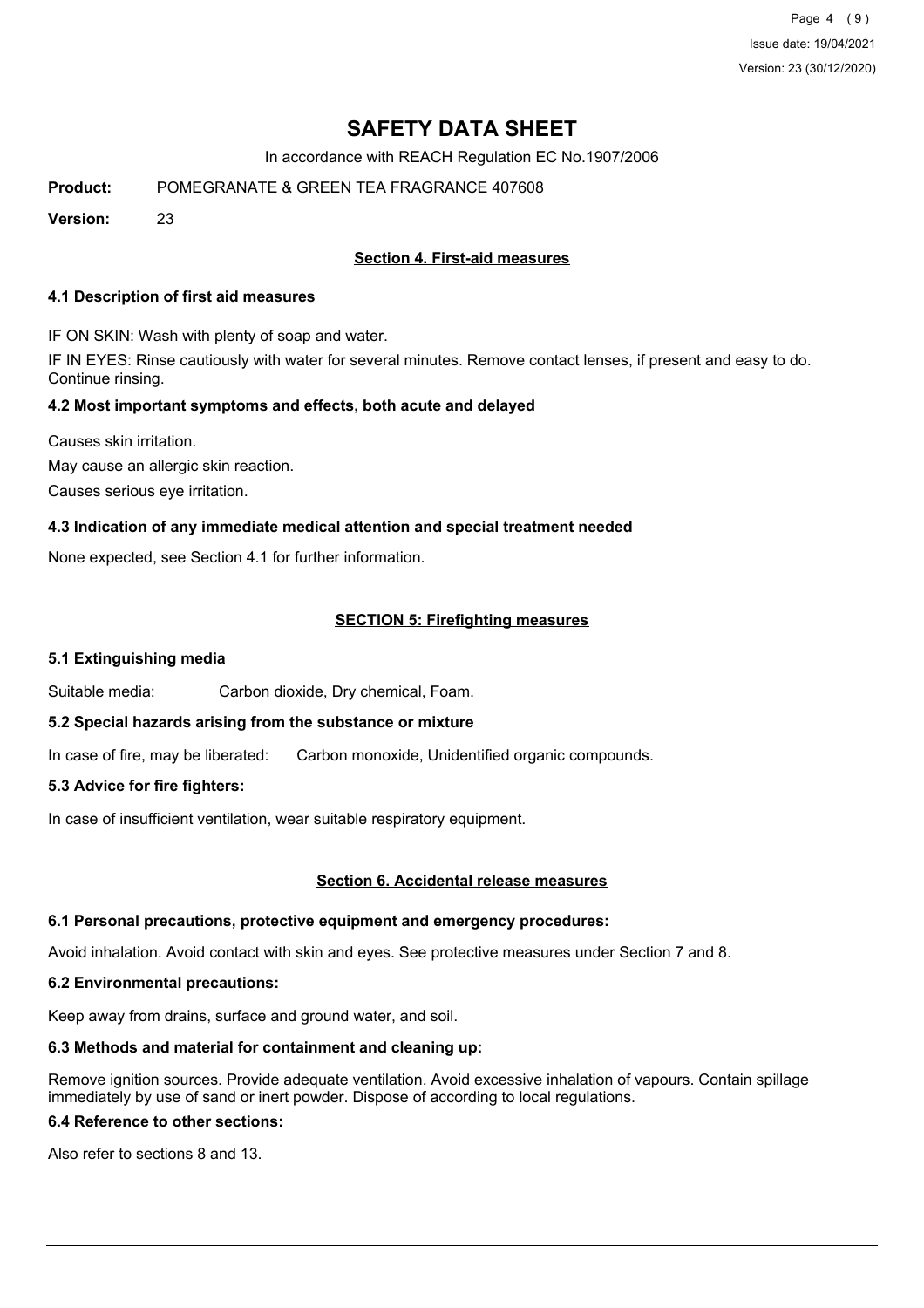Page 5 (9) Issue date: 19/04/2021 Version: 23 (30/12/2020)

# **SAFETY DATA SHEET**

In accordance with REACH Regulation EC No.1907/2006

**Product:** POMEGRANATE & GREEN TEA FRAGRANCE 407608

**Version:** 23

### **Section 7. Handling and storage**

#### **7.1 Precautions for safe handling:**

Keep away from heat, sparks, open flames and hot surfaces. - No smoking. Use personal protective equipment as required. Use in accordance with good manufacturing and industrial hygiene practices. Use in areas with adequate ventilation Do not eat, drink or smoke when using this product.

#### **7.2 Conditions for safe storage, including any incompatibilities:**

Store in a well-ventilated place. Keep container tightly closed. Keep cool. Ground/bond container and receiving equipment. Use explosion-proof electrical, ventilating and lighting equipment. Use only non-sparking tools. Take precautionary measures against static discharge.

#### **7.3 Specific end use(s):**

Fragrances: Use in accordance with good manufacturing and industrial hygiene practices.

#### **Section 8. Exposure controls/personal protection**

#### **8.1 Control parameters**

Workplace exposure limits: Not Applicable

#### **8.2 Exposure Controls**

#### **Eye / Skin Protection**

Wear protective gloves/eye protection/face protection

### **Respiratory Protection**

Under normal conditions of use and where adequate ventilation is available to prevent build up of excessive vapour, this material should not require special engineering controls. However, in conditions of high or prolonged use, or high temperature or other conditions which increase exposure, the following engineering controls can be used to minimise exposure to personnel: a) Increase ventilation of the area with local exhaust ventilation. b) Personnel can use an approved, appropriately fitted respirator with organic vapour cartridge or canisters and particulate filters. c) Use closed systems for transferring and processing this material.

Also refer to Sections 2 and 7.

#### **Section 9. Physical and chemical properties**

#### **9.1 Information on basic physical and chemical properties**

| Clear yellow to brown liquid |
|------------------------------|
| Not determined               |
| Not determined               |
| Not determined               |
| Not determined               |
| Not determined               |
| 74 °C                        |
| Not determined               |
|                              |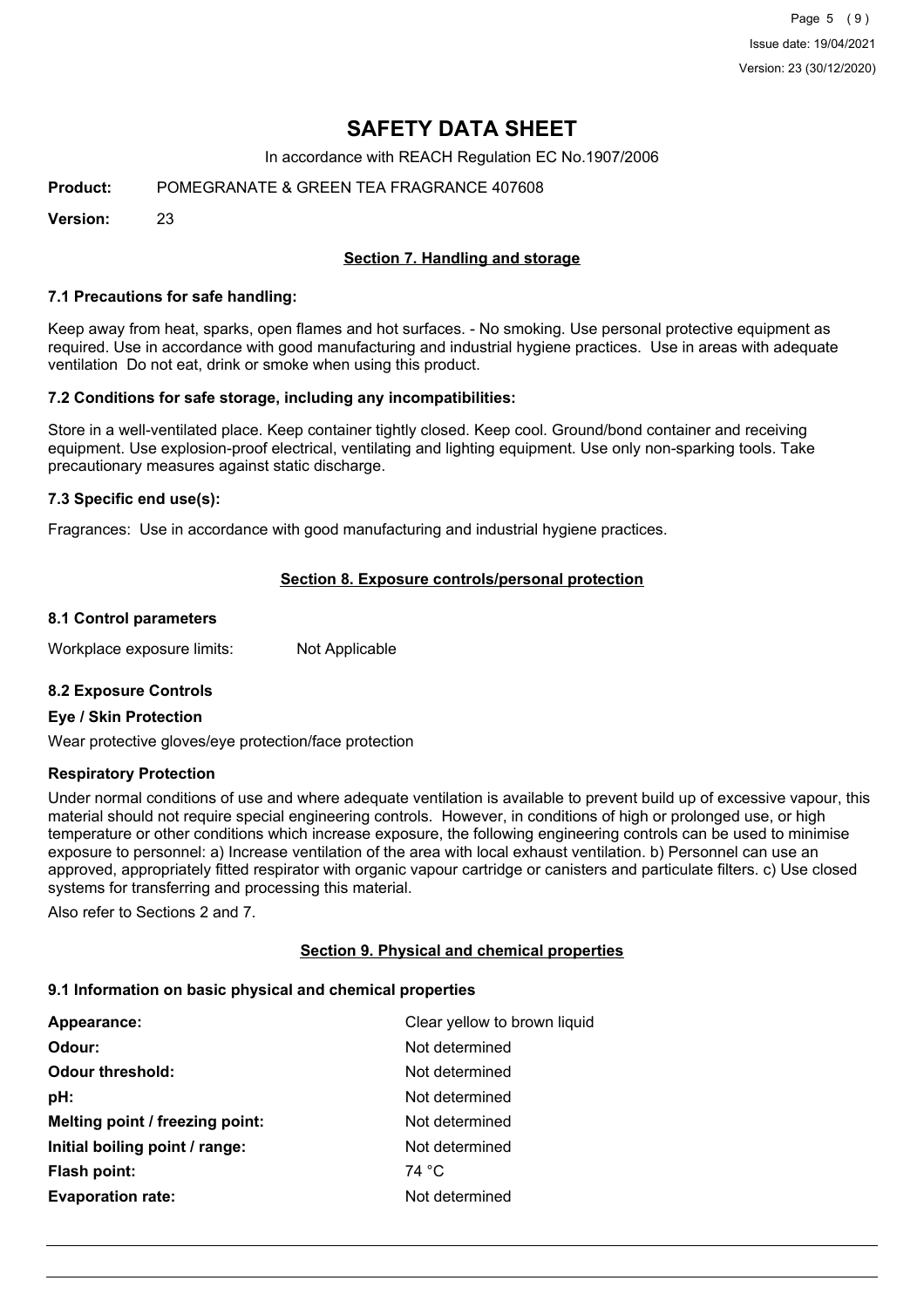Page 6 (9) Issue date: 19/04/2021 Version: 23 (30/12/2020)

# **SAFETY DATA SHEET**

In accordance with REACH Regulation EC No.1907/2006

**Product:** POMEGRANATE & GREEN TEA FRAGRANCE 407608

**Version:** 23

| Flammability (solid, gas):                    | Not determined                               |
|-----------------------------------------------|----------------------------------------------|
| Upper/lower flammability or explosive limits: | Product does not present an explosion hazard |
| Vapour pressure:                              | Not determined                               |
| Vapour density:                               | Not determined                               |
| <b>Relative density:</b>                      | $0.9770 - 0.9810$                            |
| Solubility(ies):                              | Not determined                               |
| Partition coefficient: n-octanol/water:       | Not determined                               |
| Auto-ignition temperature:                    | Not determined                               |
| <b>Decomposition temperature:</b>             | Not determined                               |
| <b>Viscosity:</b>                             | Not determined                               |
| <b>Explosive properties:</b>                  | Not expected                                 |
| <b>Oxidising properties:</b>                  | Not expected                                 |

**9.2 Other information:** None available

#### **Section 10. Stability and reactivity**

#### **10.1 Reactivity:**

Presents no significant reactivity hazard, by itself or in contact with water.

#### **10.2 Chemical stability:**

Good stability under normal storage conditions.

#### **10.3 Possibility of hazardous reactions:**

Not expected under normal conditions of use.

#### **10.4 Conditions to avoid:**

Avoid extreme heat.

#### **10.5 Incompatible materials:**

Avoid contact with strong acids, alkalis or oxidising agents.

#### **10.6 Hazardous decomposition products:**

Not expected.

#### **Section 11. Toxicological information**

### **11.1 Information on toxicological effects**

This mixture has not been tested as a whole for health effects. The health effects have been calculated using the methods outlined in Regulation (EC) No 1272/2008 (CLP).

| <b>Acute Toxicity:</b>            | Based on available data the classification criteria are not met. |
|-----------------------------------|------------------------------------------------------------------|
| <b>Acute Toxicity Oral</b>        | >5000                                                            |
| <b>Acute Toxicity Dermal</b>      | >5000                                                            |
| <b>Acute Toxicity Inhalation</b>  | Not Available                                                    |
| <b>Skin corrosion/irritation:</b> | Skin Corrosion / Irritation Category 2                           |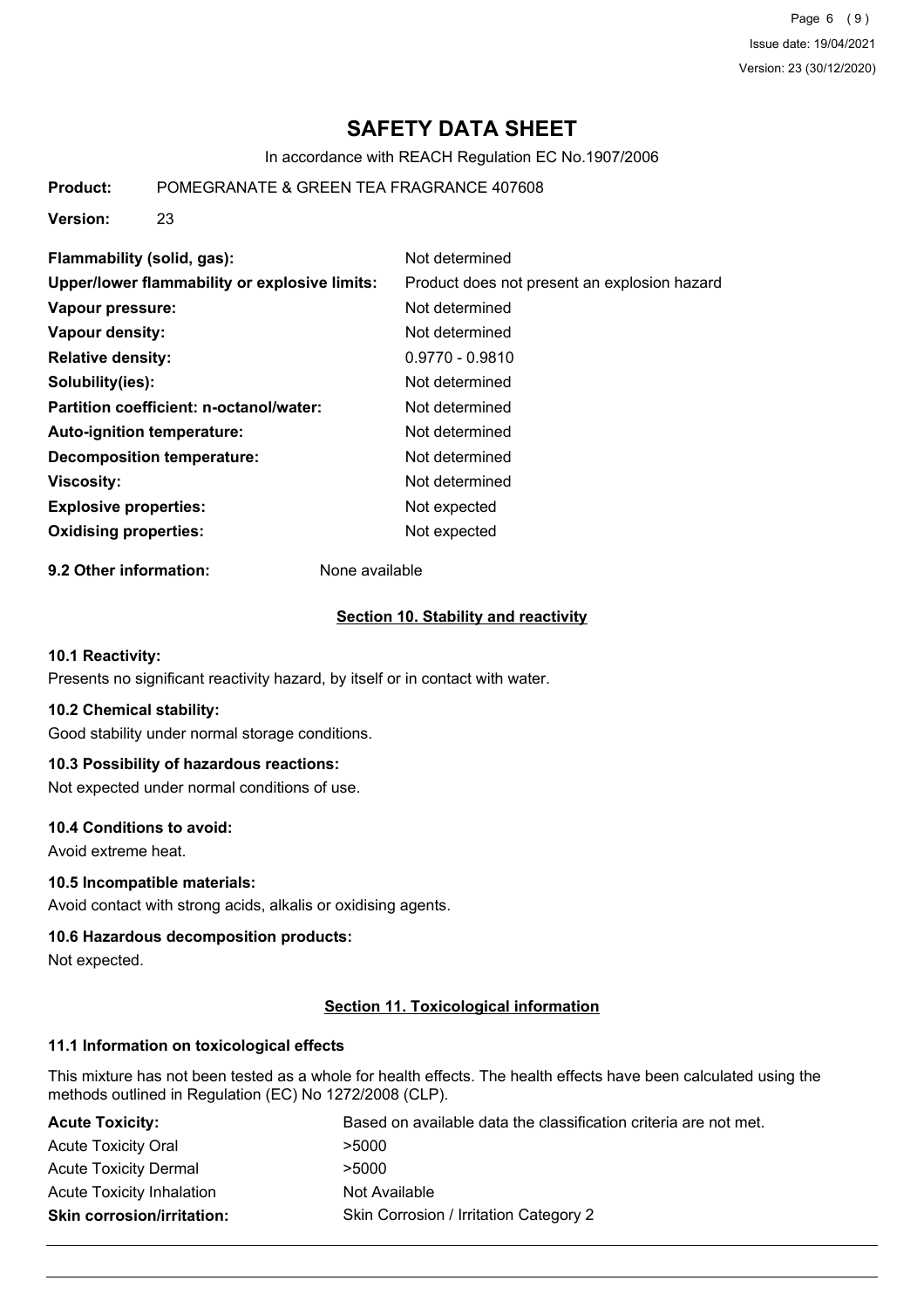# **SAFETY DATA SHEET**

In accordance with REACH Regulation EC No.1907/2006

**Product:** POMEGRANATE & GREEN TEA FRAGRANCE 407608

**Version:** 23

| Serious eye damage/irritation:            | Eye Damage / Irritation Category 2                               |
|-------------------------------------------|------------------------------------------------------------------|
| <b>Respiratory or skin sensitisation:</b> | Sensitization - Skin Category 1                                  |
| <b>Germ cell mutagenicity:</b>            | Based on available data the classification criteria are not met. |
| Carcinogenicity:                          | Based on available data the classification criteria are not met. |
| <b>Reproductive toxicity:</b>             | Based on available data the classification criteria are not met. |
| <b>STOT-single exposure:</b>              | Based on available data the classification criteria are not met. |
| <b>STOT-repeated exposure:</b>            | Based on available data the classification criteria are not met. |
| <b>Aspiration hazard:</b>                 | Based on available data the classification criteria are not met. |

#### **Information about hazardous ingredients in the mixture**

| Ingredient              | <b>CAS</b> | EC               | LD50/ATE Oral | LD50/ATE<br>Dermal | <b>LC50/ATE</b><br><b>Inhalation</b> | <b>LC50</b><br>Route |
|-------------------------|------------|------------------|---------------|--------------------|--------------------------------------|----------------------|
| <b>IBENZYL BENZOATE</b> | 120-51-4   | $ 204 - 402 - 9$ | 1500          | 4000               | Not available                        | lNot<br>lavailable   |

Refer to Sections 2 and 3 for additional information.

# **Section 12. Ecological information**

**12.1 Toxicity:**

Toxic to aquatic life with long lasting effects.

**12.2 Persistence and degradability:** Not available **12.3 Bioaccumulative potential:** Not available

**12.4 Mobility in soil:** Not available

**12.5 Results of PBT and vPvB assessment:**

This substance does not meet the PBT/vPvB criteria of REACH, annex XIII.

**12.6 Other adverse effects:** Not available

#### **Section 13. Disposal considerations**

#### **13.1 Waste treatment methods:**

Dispose of in accordance with local regulations. Avoid disposing into drainage systems and into the environment. Empty containers should be taken to an approved waste handling site for recycling or disposal.

#### **Section 14. Transport information**

| 14.1 UN number:                    | UN3082                                                                                                     |
|------------------------------------|------------------------------------------------------------------------------------------------------------|
| 14.2 UN Proper Shipping Name:      | ENVIRONMENTALLY HAZARDOUS SUBSTANCE, LIQUID, N.O.S.<br>(LIMONENE, TETRAMETHYL ACETYLOCTAHYDRONAPHTHALENES) |
| 14.3 Transport hazard class(es):   | 9                                                                                                          |
| <b>Sub Risk:</b>                   | ۰                                                                                                          |
| 14.4. Packing Group:               | Ш                                                                                                          |
| <b>14.5 Environmental hazards:</b> | This is an environmentally hazardous substance.                                                            |
| 14.6 Special precautions for user: | None additional                                                                                            |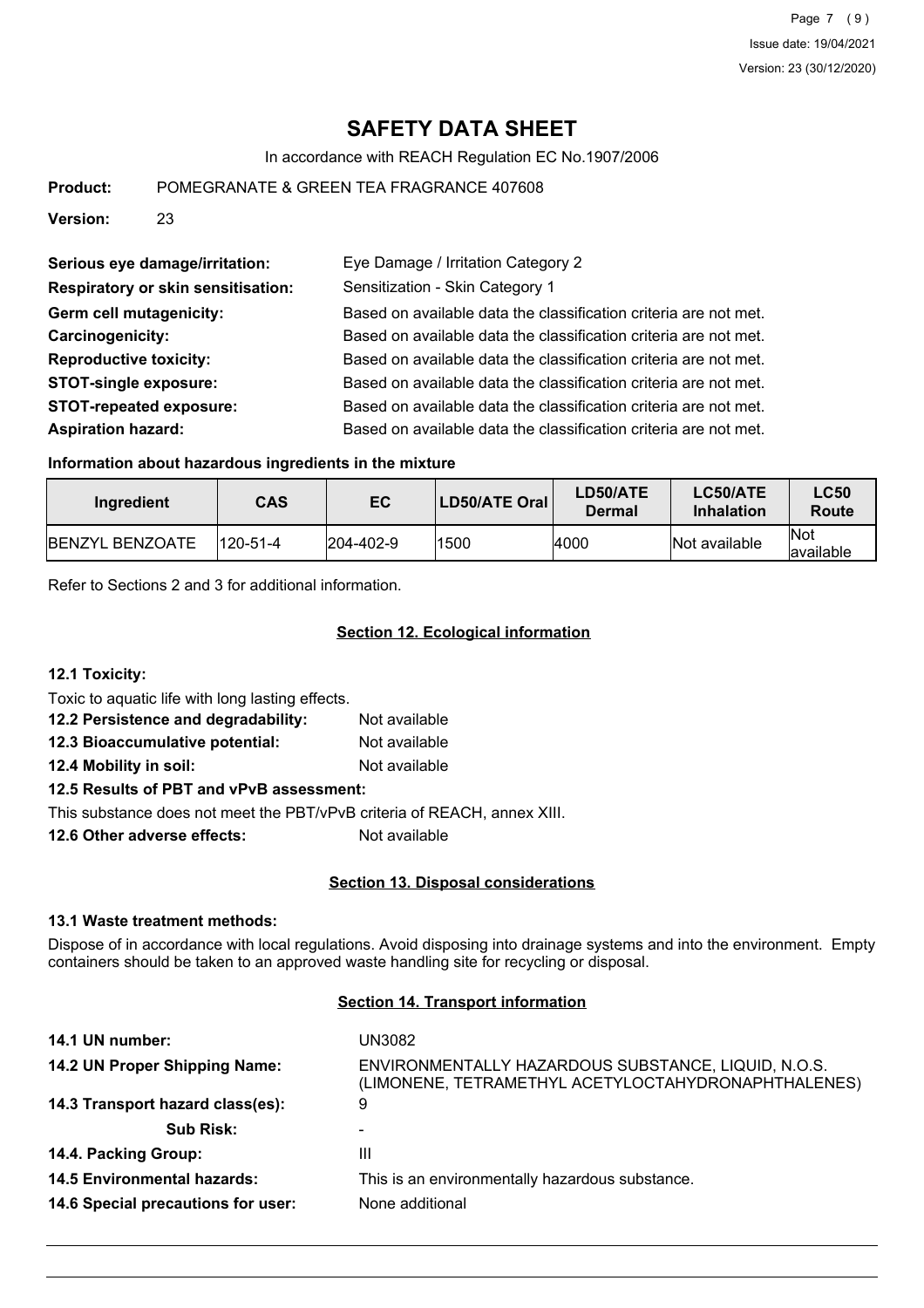Page 8 (9) Issue date: 19/04/2021 Version: 23 (30/12/2020)

# **SAFETY DATA SHEET**

In accordance with REACH Regulation EC No.1907/2006

**Product:** POMEGRANATE & GREEN TEA FRAGRANCE 407608

**Version:** 23

## **14.7 Transport in bulk according to Annex II of MARPOL73/78 and the IBC Code:**

Not applicable

### **Section 15. Regulatory information**

**15.1 Safety, health and environmental regulations/legislation specific for the substance or mixture** None additional

## **15.2 Chemical Safety Assessment**

A Chemical Safety Assessment has not been carried out for this product.

| Section 16. Other information   |                                                                                               |  |
|---------------------------------|-----------------------------------------------------------------------------------------------|--|
| <b>Concentration % Limits:</b>  | EH C2=17.77% EH C3=1.78% EH C4=84.49% SCI 2=32.54% EDI 2=51.<br>84% EDI 2A=51.84% SS 1=10.48% |  |
| <b>Total Fractional Values:</b> | EH C2=5.63 EH C3=56.33 EH C4=1.18 SCI 2=3.07 EDI 2=1.93 EDI 2A=1.<br>$93$ SS 1=9.54           |  |

#### **Key to revisions:**

SECTION 3: Composition/information on ingredients

#### **Key to abbreviations:**

| <b>Abbreviation</b> | <b>Meaning</b>                                                     |
|---------------------|--------------------------------------------------------------------|
| AH 1                | <b>Aspiration Hazard Category 1</b>                                |
| ATO 4               | Acute Toxicity - Oral Category 4                                   |
| CAR <sub>2</sub>    | Carcinogenicity Category 2                                         |
| EDI <sub>2</sub>    | Eye Damage / Irritation Category 2                                 |
| EH A1               | Hazardous to the Aquatic Environment - Acute Hazard Category 1     |
| EH <sub>C1</sub>    | Hazardous to the Aquatic Environment - Long-term Hazard Category 1 |
| EH <sub>C2</sub>    | Hazardous to the Aquatic Environment - Long-term Hazard Category 2 |
| EH C <sub>3</sub>   | Hazardous to the Aquatic Environment - Long-term Hazard Category 3 |
| FL <sub>3</sub>     | Flammable Liquid, Hazard Category 3                                |
| H226                | Flammable liquid and vapour.                                       |
| H302                | Harmful if swallowed.                                              |
| H304                | May be fatal if swallowed and enters airways.                      |
| H315                | Causes skin irritation.                                            |
| H317                | May cause an allergic skin reaction.                               |
| H319                | Causes serious eye irritation.                                     |
| H341                | Suspected of causing genetic defects.                              |
| H351                | Suspected of causing cancer.                                       |
| H400                | Very toxic to aquatic life.                                        |
| H410                | Very toxic to aquatic life with long lasting effects.              |
| H411                | Toxic to aquatic life with long lasting effects.                   |
| H412                | Harmful to aquatic life with long lasting effects.                 |
| MUT <sub>2</sub>    | Germ Cell Mutagenicity Category 2                                  |